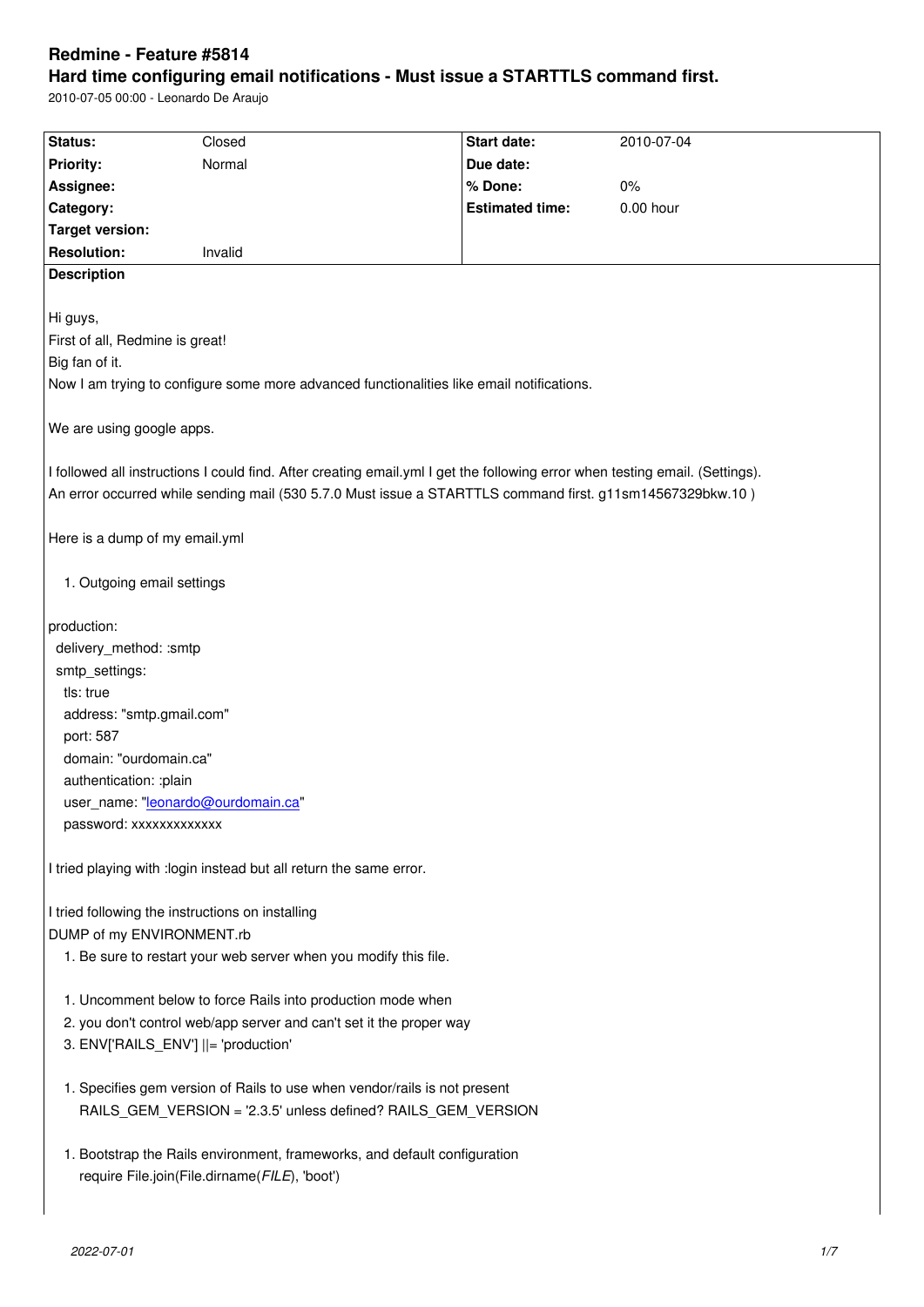| 1. Load Engine plugin if available<br>begin<br>require File.join(File.dirname(FILE), '/vendor/plugins/engines/boot')<br>rescue LoadError # Not available<br>end |
|-----------------------------------------------------------------------------------------------------------------------------------------------------------------|
| Rails::Initializer.run do  config  # Settings in config/environments/* take precedence those specified here                                                     |
| 1. Skip frameworks you're not going to use                                                                                                                      |
| 2. config.frameworks -= [:action_web_service, :action_mailer ]                                                                                                  |
| 1. Add additional load paths for sweepers<br>config.load_paths += %W( #{RAILS_ROOT}/app/sweepers)                                                               |
| 1. Force all environments to use the same logger level                                                                                                          |
| 2. (by default production uses :info, the others :debug)                                                                                                        |
| 3. config.log_level = :debug                                                                                                                                    |
| 1. Enable page/fragment caching by setting a file-based store                                                                                                   |
| 2. (remember to create the caching directory and make it readable to the application)                                                                           |
| 3. config.action_controller.fragment_cache_store = :file_store, "#{RAILS_ROOT}/cache"                                                                           |
|                                                                                                                                                                 |
| 1. Activate observers that should always be running                                                                                                             |
| 2. config.active_record.observers = :cacher, :garbage_collector                                                                                                 |
| config.active_record.observers = :message_observer, :issue_observer, :journal_observer, :news_observer,                                                         |
| :document_observer, :wiki_content_observer                                                                                                                      |
| 1. Make Active Record use UTC-base instead of local time<br>2. config.active_record.default_timezone = :utc                                                     |
|                                                                                                                                                                 |
| 1. Use Active Record's schema dumper instead of SQL when creating the test database                                                                             |
| 2. (enables use of different database adapters for development and test environments)                                                                           |
| 3. config.active_record.schema_format = :ruby                                                                                                                   |
| 1. Deliveries are disabled by default. Do NOT modify this section.                                                                                              |
| 2. Define your email configuration in email.yml instead.                                                                                                        |
| 3. It will automatically turn deliveries on                                                                                                                     |
| config.action mailer.perform deliveries = false                                                                                                                 |
| config.gem 'rubytree', :lib => 'tree'                                                                                                                           |
| 1. Load any local configuration that is kept out of source control                                                                                              |
| 2. (e.g. gems, patches).                                                                                                                                        |
| if File.exists?(File.join(File.dirname(FILE), 'additional_environment.rb'))                                                                                     |
| instance_eval File.read(File.join(File.dirname(FILE), 'additional_environment.rb'))                                                                             |
| end                                                                                                                                                             |
| end                                                                                                                                                             |
| Here is my mailer.rb                                                                                                                                            |
| 1. /config/initializers/mailer.rb                                                                                                                               |
| ActionMailer::Base.delivery_method = :smtp                                                                                                                      |
| ActionMailer::Base.smtp_settings = {<br>:address<br>=> 'smtp.gmail.com',                                                                                        |
| $\Rightarrow$ 587,<br>:port                                                                                                                                     |
| :domain                                                                                                                                                         |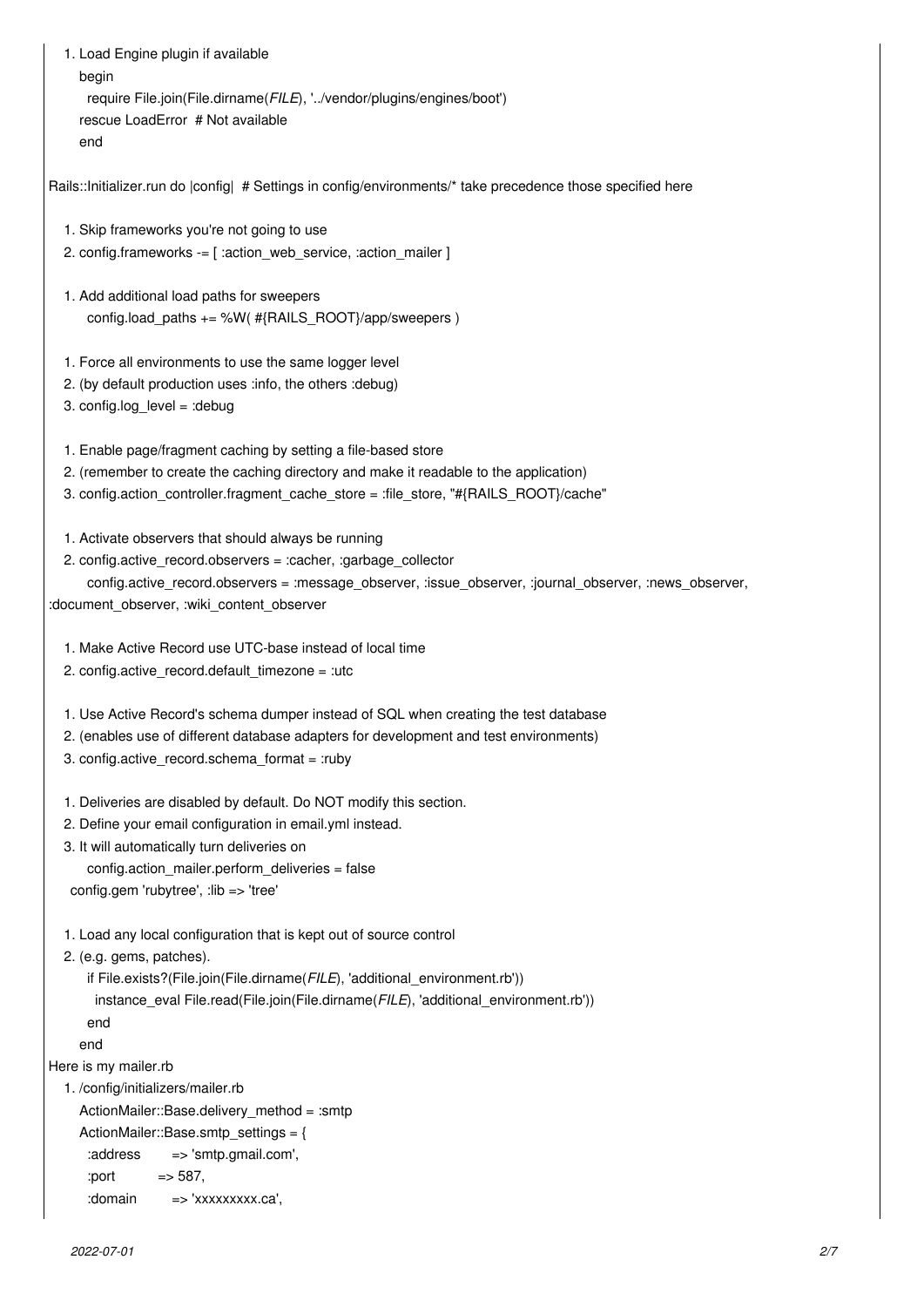| anm <del>er_idde</del> | <del>-&gt; iconaruo ,</del> |
|------------------------|-----------------------------|
| :password              | $\Rightarrow$ 'xxxxxxx'     |
|                        |                             |
|                        |                             |
| Any ideas?             |                             |
| Thanks                 |                             |
| Leonardo               |                             |
|                        |                             |

#### **History**

#### **#1 - 2010-07-05 00:02 - Leonardo De Araujo**

Forgot to mention:

Redmine 0.9.5 on WEBrick 1.3.1 ruby 1.8.7 on Windows mysql

Thanks

Leonardo

#### **#2 - 2010-07-05 06:51 - Felix Schäfer**

- *Status changed from New to Closed*
- *Resolution set to Invalid*
	- 1. Please use the forums for support requests, the bugtracker is for bugs and feature requests only,

 2. Please *please* put anything you paste from config files or logs in tags (well, minus the spaces I put in there for them not to trigger) for legibility,

0.1 3. I haven't read through the whole thing because it's too hard without proper formatting, but see these instructions on how to configure redmine to use gmail for outgoing emails, and from what I've seen you have begun meddling at places you shouldn't, stick to modifying email.yml and take out any other modifications you might have made in your previous process.

 $\Box$ 

# **#3 - 2010-07-11 02:11 - Joël Lamotte**

*- Status changed from Closed to Reopened*

Hi!

 $\Box$ 

I have exactly the same problem (google app + "Must issue a STARTTLS command first." issue) and I'm a newcommer from TRAC to RedMine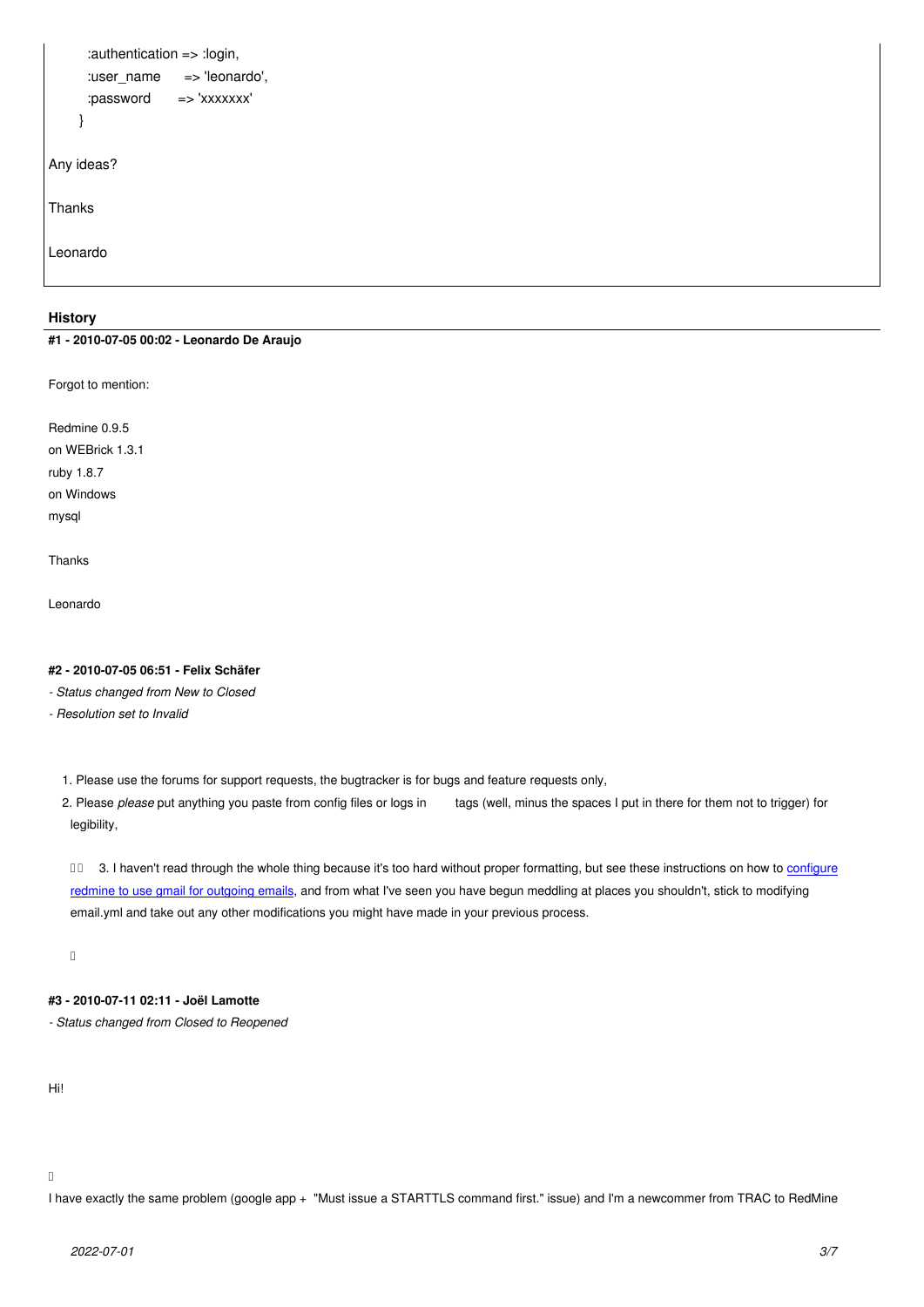(actually reviewing it for potential migration of a big project of mine).

 $\Box$ 

Now reading this answer is not helpfull at all Felix. You should know that not everybody asking for help will know about redmine-specific text formating (ok it's common but that's not the point) and can forget about it if they knew.

 $\Box$ 

About 1. , I don't understand : it really looks like a bug, because I don't find any way to make it work. The pointed page don't help at all. It just don't work. I got the error reported by Leonardo and I tried variants based on discussions on this very forum, without any success. I'm not sure what's the origin of the problem but it's serious matter in my case.

 $\Box$ 

So please, can you take a look to this issue? It really bothers me. And it seem I'm not the only one.

 $\overline{\mathsf{L}}$ 

(is it normal that i'm allowed to modify ticket status while I'm a newcomer?)

#### **#4 - 2010-07-11 02:12 - Joël Lamotte**

Joël Lamotte wrote:

 $\mathbb{I}$ 

# *Hi!*

 $\Box$ 

*I have exactly the same problem (google app + "Must issue a STARTTLS command first." issue) and I'm a newcommer from TRAC to RedMine (actually reviewing it for potential migration of a big project of mine).*

 $\Box$ 

*Now reading this answer is not helpfull at all Felix. You should know that not everybody asking for help will know about redmine-specific text formating (ok it's common but that's not the point) and can forget about it if they knew.*

#### $\Box$

*About 1. , I don't understand : it really looks like a bug, because I don't find any way to make it work. The pointed page don't help at all. It just don't*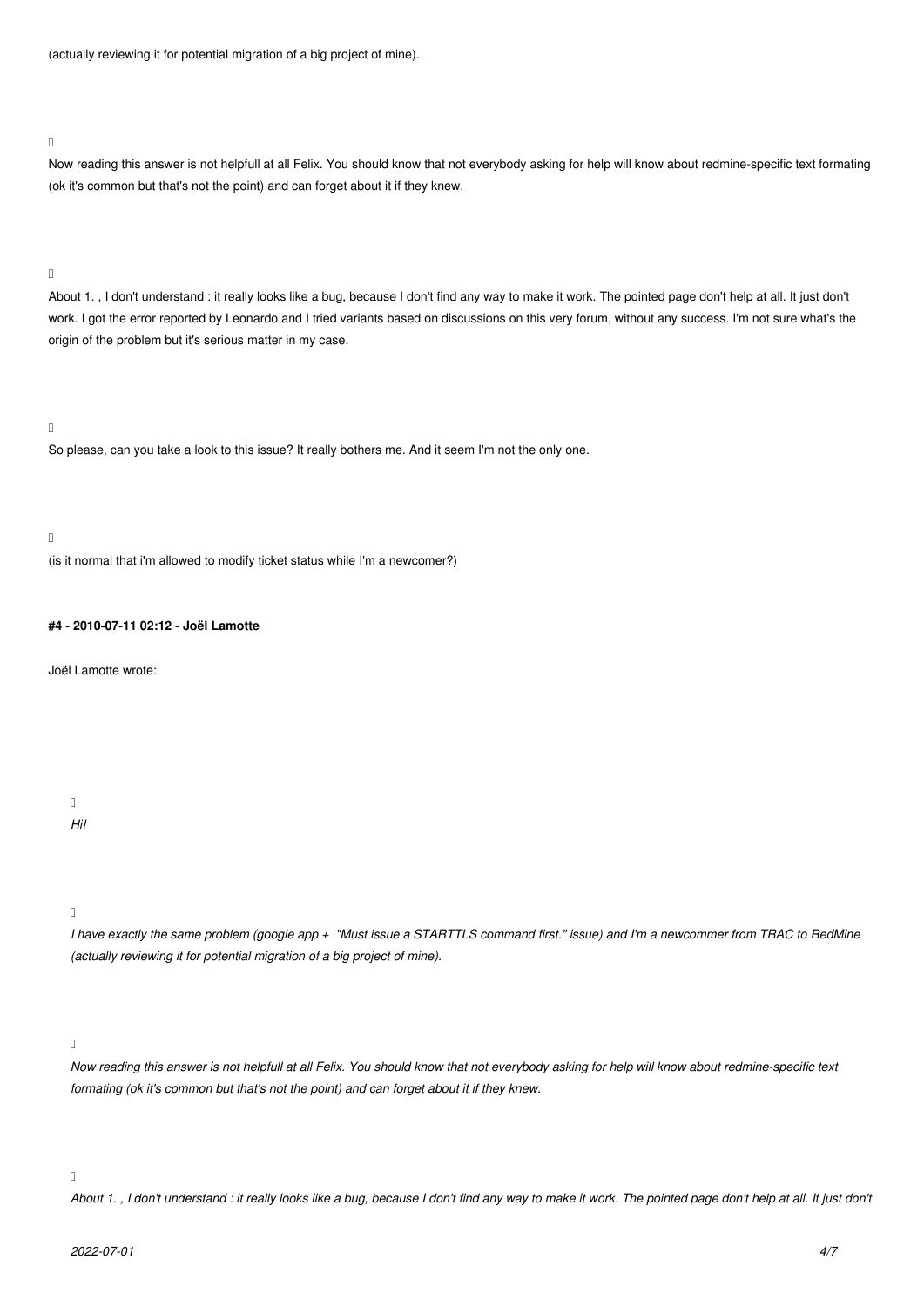*work. I got the error reported by Leonardo and I tried variants based on discussions on this very forum, without any success. I'm not sure what's the origin of the problem but it's serious matter in my case.*

*So please, can you take a look to this issue? It really bothers me. And it seem I'm not the only one.*

*(is it normal that i'm allowed to modify ticket status while I'm a newcomer?)*

 $\Box$ 

 $\Box$ 

And I forgot : this should be a Bug, not a Feature. I can't change it mysellf.

# **#5 - 2010-07-11 13:10 - Felix Schäfer**

*- Status changed from Reopened to Closed*

Joël Lamotte wrote:

*Now reading this answer is not helpfull at all Felix. You should know that not everybody asking for help will know about redmine-specific text formating (ok it's common but that's not the point) and can forget about it if they knew.*

#### $\Box$

There's a text formatting help, and just asking/pointing it out usually has the result that this part of the answer is readily ignored.

#### $\Box$

*About 1. , I don't understand : it really looks like a bug, because I don't find any way to make it work. The pointed page don't help at all. It just don't work. I got the error reported by Leonardo and I tried variants based on discussions on this very forum, without any success. I'm not sure what's the origin of the problem but it's serious matter in my case.*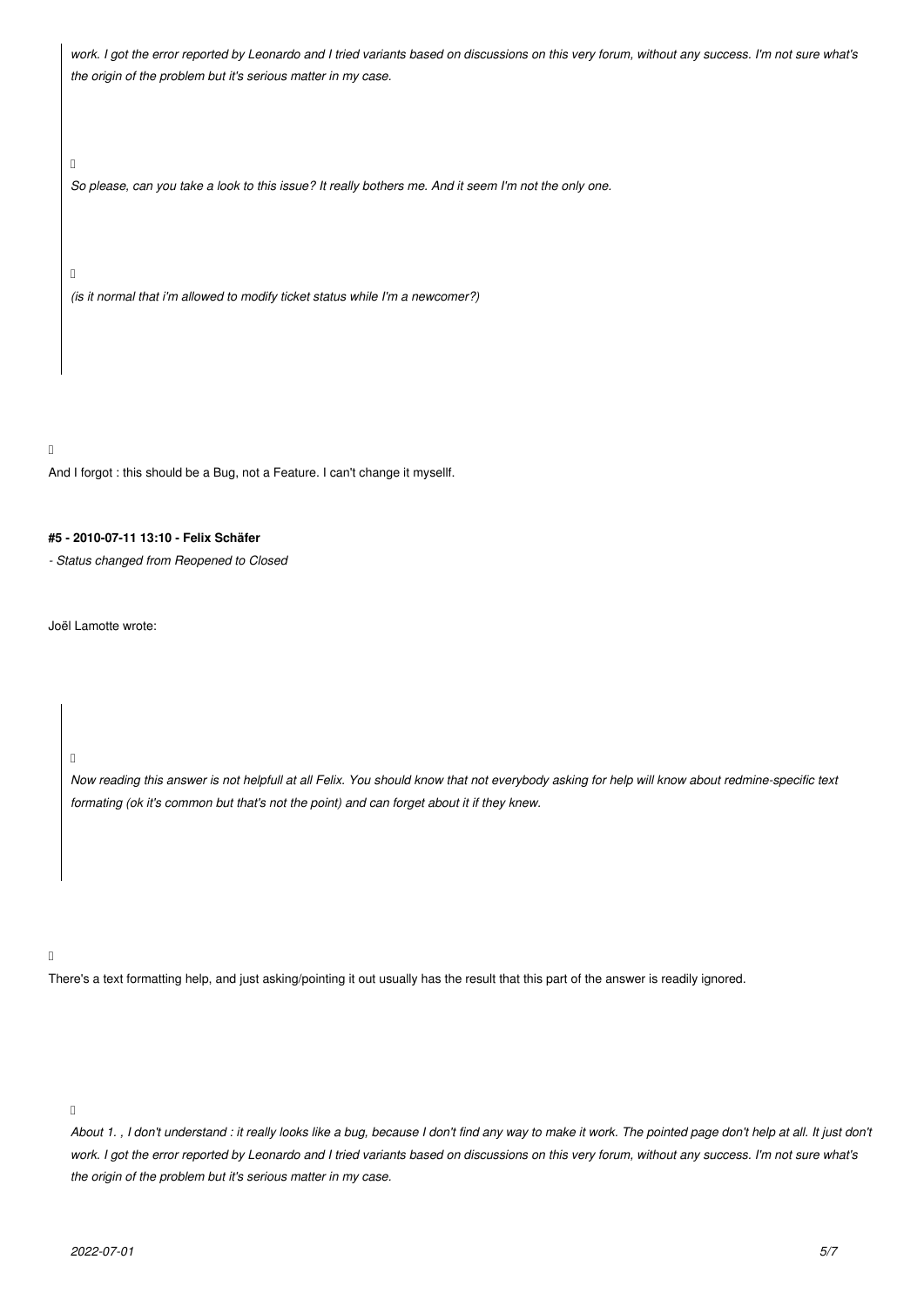*So please, can you take a look to this issue? It really bothers me. And it seem I'm not the only one.*

#### $\Box$

If it's a bug, it's a bug in ActionMailer, which is part of rails, not in redmine, so still a support request. I don't know why gmail smtp configuration is so complex, it seems it's the only service that generates so much problems, but the best help you will find is with rails, see the ActionMailer configuration example for GMail, though IIRC the plugin isn't needed anymore in recent ruby and rails versions as TLS will automatically be used if necessary.

#### $\begin{array}{c} \square \end{array}$

Again, this is a configuration problem, please use the forums for further assistance.

**#6 - 2010-07-21 15:21 - Joël Lamotte**

Hi,

 $\Box$ 

I'm getting back to this issue because I found a solution that works for me and I think should be added to the wiki page.

 $\Box$ 

I made a "last" search on google to try to find a solution to this problem (someone suggest to install a smtp server for redmine but I find it a bit overkill if it's just for this) and I found this : http://davidebenini.it/2009/06/25/rails-233-ruby-187-gmail-smtp-settings/

 $\Box$ 

The important part being :

### $\begin{array}{c} \square \end{array}$

"The most important line is enable\_starttls\_auto => true."

#### $\Box$

So just to check, I edited my redmine email config file and added "enable\_starttls\_auto: true" to get similar code :